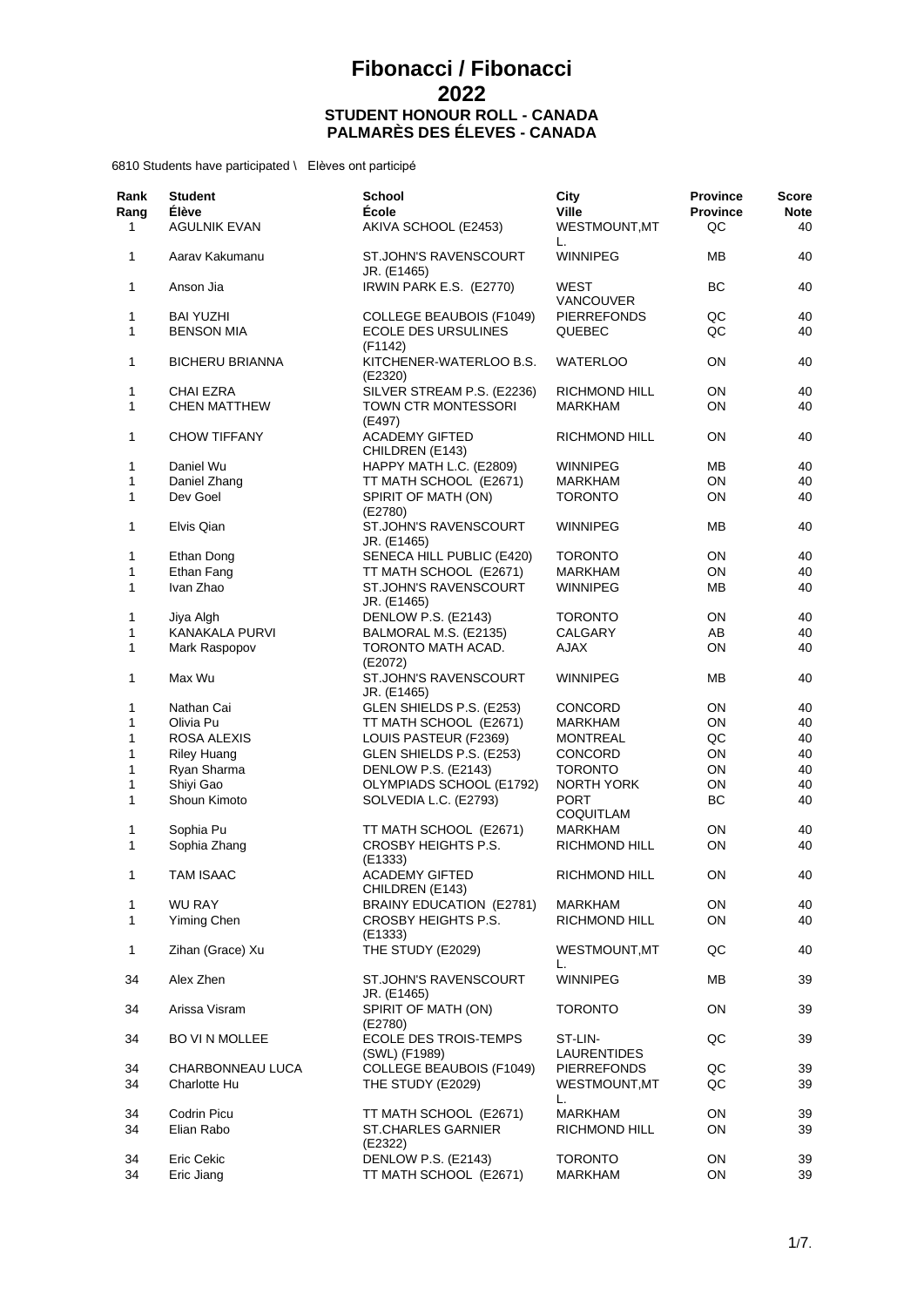| Rank<br>Rang | <b>Student</b><br><b>Élève</b>   | <b>School</b><br>École                                 | City<br><b>Ville</b>      | <b>Province</b><br><b>Province</b> | Score<br><b>Note</b> |
|--------------|----------------------------------|--------------------------------------------------------|---------------------------|------------------------------------|----------------------|
| 34<br>34     | Ethan Dong<br><b>FANNY THAIS</b> | TT MATH SCHOOL (E2671)<br><b>ECOLE DES TROIS-TEMPS</b> | <b>MARKHAM</b><br>ST-LIN- | ON<br>QC                           | 39<br>39             |
|              |                                  | (SWL) (F1989)                                          | LAURENTIDES               |                                    |                      |
| 34           | <b>GANGANI JANINE</b>            | SIDNEY LEDSON INST.<br>(E1994)                         | <b>TORONTO</b>            | ON                                 | 39                   |
| 34           | <b>GHOLIPOUR NIMA</b>            | <b>WEST BAY E.S. (E2361)</b>                           | WEST<br><b>VANCOUVER</b>  | ВC                                 | 39                   |
| 34           | HE ANDREA                        | BALMORAL M.S. (E2135)                                  | CALGARY                   | AB                                 | 39                   |
| 34           | <b>HE ANNABELLE</b>              | KITCHENER-WATERLOO B.S.<br>(E2320)                     | <b>WATERLOO</b>           | <b>ON</b>                          | 39                   |
| 34           | Harsha Kumbharathi               | ST.JOHN'S RAVENSCOURT<br>JR. (E1465)                   | <b>WINNIPEG</b>           | MВ                                 | 39                   |
| 34           | Isaac Fong                       | SPIRIT OF MATH (ON)<br>(E2780)                         | <b>TORONTO</b>            | <b>ON</b>                          | 39                   |
| 34           | KIELT Y WILLIAM                  | KING'S TOWN SCHOOL<br>(E1788)                          | <b>KINGSTON</b>           | ON                                 | 39                   |
| 34           | <b>KIM SARAH</b>                 | SILVER STREAM P.S. (E2236)                             | RICHMOND HILL             | ON                                 | 39                   |
| 34           | KOSKINEN ALEKSANTERI             | COUNTRY DAY SCHOOL<br>(E178)                           | <b>KING CITY</b>          | ON                                 | 39                   |
| 34           | KOUGIAS ALEXANDER                | SOCRATES V (F2118)                                     | LAVAL                     | QC                                 | 39                   |
| 34           | KULKARNI KARISHMA                | FERN HILL SCHOOL (E193)                                | <b>OAKVILLE</b>           | ON                                 | 39                   |
| 34           | Kylee Tian                       | MATHROVER (E2775)                                      | <b>MISSISSAUGA</b>        | ON                                 | 39                   |
| 34           | Lauren Wang                      | SPIRIT OF MATH (ON)<br>(E2780)                         | <b>TORONTO</b>            | <b>ON</b>                          | 39                   |
| 34           | Lucas Kou                        | ST.JOHN'S RAVENSCOURT<br>JR. (E1465)                   | WINNIPEG                  | ΜВ                                 | 39                   |
| 34           | <b>MAHERALI NOUREEN</b>          | <b>BRANKSOME HALL (E158)</b>                           | <b>TORONTO</b>            | ON                                 | 39                   |
| 34           | <b>MARIS NATHAN</b>              | TOWN CTR MONTESSORI<br>(E497)                          | <b>MARKHAM</b>            | <b>ON</b>                          | 39                   |
| 34           | <b>MATSUI MINA</b>               | COUNTRY DAY SCHOOL<br>(E178)                           | <b>KING CITY</b>          | ON                                 | 39                   |
| 34           | <b>MOK KAREN</b>                 | <b>BRAINY EDUCATION (E2781)</b>                        | MARKHAM                   | ON                                 | 39                   |
| 34           | Nicole Zhang                     | HAPPY MATH L.C. (E2809)                                | <b>WINNIPEG</b>           | MВ                                 | 39                   |
| 34           | RAYALA AADYA                     | TOWN CTR MONTESSORI<br>(E497)                          | MARKHAM                   | ON                                 | 39                   |
| 34           | Raahim Atique                    | SPIRIT OF MATH (MARKE)<br>(E1926)                      | <b>MARKHAM</b>            | ON                                 | 39                   |
| 34           | Rushil Kaushik                   | SPIRIT OF MATH (BC) (E2814)                            | <b>VANCOUVER</b>          | ВC                                 | 39                   |
| 34           | Ryan Chu                         | SPIRIT OF MATH (ON)<br>(E2780)                         | <b>TORONTO</b>            | ON                                 | 39                   |
| 34           | <b>SHEN LUKE</b>                 | JESSIE WOWK E.S. (E1427)                               | <b>RICHMOND</b>           | BС                                 | 39                   |
| 34           | <b>SINGH YASHVI</b>              | FERN HILL II (E217)                                    | <b>BURLINGTON</b>         | ON                                 | 39                   |
| 34           | SIVAKUMAR SHAYAN                 | TORONTO MONTESSORI<br>(E436)                           | <b>RICHMOND HILL</b>      | ON                                 | 39                   |
| 34           | STUBBS KATIE                     | SPIRIT OF MATH (BURL)<br>(E2677)                       | <b>BURLINGTON</b>         | ON                                 | 39                   |
| 34           | <b>SUN LUKE</b>                  | SPIRIT OF MATH (MISSW)<br>(E1799)                      | MISSISSAUGA               | ON                                 | 39                   |
| 34           | Sophia Yuxin Wang                | OLYMPIADS SCHOOL (E1792)                               | <b>NORTH YORK</b>         | ON                                 | 39                   |
| 34           | Stella Li                        | TT MATH SCHOOL (E2671)                                 | MARKHAM                   | ON                                 | 39                   |
| 34           | Stephane Dragusanu               | <b>FIBUSA (E2832)</b>                                  | SAMMAMISH                 | <b>USA</b>                         | 39                   |
| 34           | <b>TENG EDWARD</b>               | SILVER STREAM P.S. (E2236)                             | RICHMOND HILL             | ON                                 | 39                   |
| 34           | <b>TRIPPEN WILLIAM</b>           | SPIRIT OF MATH (MISSW)<br>(E1799)                      | <b>MISSISSAUGA</b>        | ON                                 | 39                   |
| 34           | <b>VARIA SHAAN</b>               | BAYVIEW GLEN SCHOOL<br>(E152)                          | <b>TORONTO</b>            | ON                                 | 39                   |
| 34           | VISRAM ALIYA                     | SPIRIT OF MATH DON MILLS<br>(E1946)                    | <b>TORONTO</b>            | ON                                 | 39                   |
| 34           | VISRAM KI ARA                    | FERN HILL II (E217)                                    | <b>BURLINGTON</b>         | ON                                 | 39                   |
| 34           | chengxing zheng                  | LPQ EDUCATION (E2774)                                  | WEST<br><b>VANCOUVER</b>  | BC                                 | 39                   |
| 34           | jacob sun                        | LPQ EDUCATION (E2774)                                  | WEST<br><b>VANCOUVER</b>  | BС                                 | 39                   |
| 34           | louis qiu                        | LPQ EDUCATION (E2774)                                  | WEST                      | BC                                 | 39                   |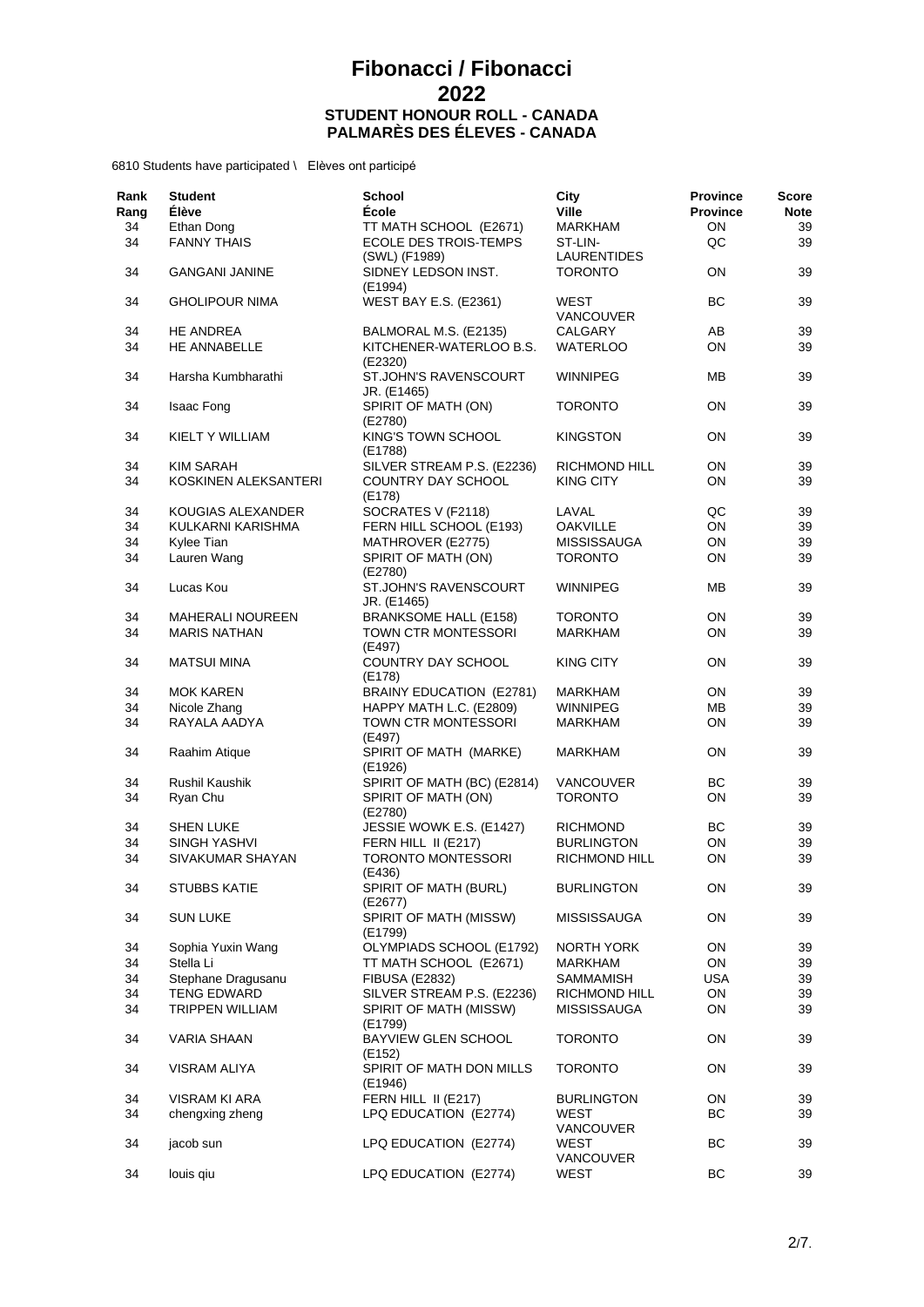| Rank<br>Rang | <b>Student</b><br><b>Élève</b> | School<br>École                                     | City<br><b>Ville</b>          | <b>Province</b><br><b>Province</b> | <b>Score</b><br><b>Note</b> |
|--------------|--------------------------------|-----------------------------------------------------|-------------------------------|------------------------------------|-----------------------------|
|              | Alan Yuan                      | SENECA HILL PUBLIC (E420)                           | VANCOUVER<br><b>TORONTO</b>   | ON                                 |                             |
| 84<br>84     |                                |                                                     |                               | ON                                 | 38<br>38                    |
|              | Amy Zhuo                       | DENLOW P.S. (E2143)                                 | <b>TORONTO</b>                |                                    |                             |
| 84           | Andrew Li                      | DENLOW P.S. (E2143)                                 | <b>TORONTO</b>                | ON                                 | 38                          |
| 84           | <b>CHEN ANDRE</b>              | <b>COLLEGE BEAUBOIS (F1049)</b>                     | <b>PIERREFONDS</b>            | QC                                 | 38                          |
| 84           | <b>CHEN MICHAEL</b>            | SILVER STREAM P.S. (E2236)                          | RICHMOND HILL                 | ON                                 | 38                          |
| 84           | Claire Lu                      | SPIRIT OF MATH (ON)                                 | <b>TORONTO</b>                | ON                                 | 38                          |
| 84           | <b>FAN XIANG</b>               | (E2780)<br>NORTHMOUNT SCHOOL<br>(E2447)             | <b>TORONTO</b>                | <b>ON</b>                          | 38                          |
| 84           | <b>FRAPPIER JACOB</b>          | <b>ECOLE DES TROIS-TEMPS</b><br>(SWL) (F1989)       | ST-LIN-<br><b>LAURENTIDES</b> | QC                                 | 38                          |
| 84           | Felix Wong                     | TT MATH SCHOOL (E2671)                              | <b>MARKHAM</b>                | ON                                 | 38                          |
| 84           | <b>GILL GUNEET</b>             | KHALSA COMM.SCHOOL<br>(E311)                        | <b>BRAMPTON</b>               | ON                                 | 38                          |
| 84           | <b>GUA N AND Y</b>             | SILVER STREAM P.S. (E2236)                          | <b>RICHMOND HILL</b>          | ON                                 | 38                          |
| 84           | <b>GUAN ZIJUN</b>              | <b>ACADEMY GIFTED</b>                               | <b>RICHMOND HILL</b>          | ON                                 | 38                          |
| 84           | <b>HAPELT KAYLA</b>            | CHILDREN (E143)<br>ST.MILDREDS-LIGHTBOURN           | <b>OAKVILLE</b>               | ON                                 | 38                          |
|              |                                | JR. (B2766)                                         |                               |                                    |                             |
| 84           | HO THEOLA                      | KITCHENER-WATERLOO B.S.<br>(E2320)                  | <b>WATERLOO</b>               | ON                                 | 38                          |
| 84           | <b>HOFARIS EMILY</b>           | ST.MILDREDS-LIGHTBOURN<br>JR. (B2766)               | <b>OAKVILLE</b>               | ON                                 | 38                          |
| 84           | <b>HUANG MIA</b>               | FERN HILL SCHOOL (E193)                             | <b>OAKVILLE</b>               | ON                                 | 38                          |
| 84           | Hayley Liang                   | <b>ST.CHARLES GARNIER</b><br>(E2322)                | RICHMOND HILL                 | ON                                 | 38                          |
| 84           | Heiyu Sheng                    | THE STUDY (E2029)                                   | WESTMOUNT, MT<br>L.           | QC                                 | 38                          |
| 84           | <b>ISKANDER ANTHONY</b>        | <b>ACADEMY GIFTED</b><br>CHILDREN (E143)            | RICHMOND HILL                 | ON                                 | 38                          |
| 84           | Isaac Shi                      | SPIRIT OF MATH (BC) (E2814)                         | <b>VANCOUVER</b>              | BС                                 | 38                          |
| 84           | JUN PAUL                       | BRAINY EDUCATION (E2781)                            | MARKHAM                       | ON                                 | 38                          |
| 84           | Jack Huang                     | TT MATH SCHOOL (E2671)                              | MARKHAM                       | ON                                 | 38                          |
| 84           | Justin Gao                     | VBE (MACC) (E2248)                                  | <b>VANCOUVER</b>              | BС                                 | 38                          |
| 84           | KOEMAN AVIN                    | <b>CALGARY FRENCH INTL</b><br><b>SCHOOL (F1553)</b> | CALGARY                       | AB                                 | 38                          |
| 84           | Kate Zhang                     | TT MATH SCHOOL (E2671)                              | MARKHAM                       | ON                                 | 38                          |
| 84           | <b>LEUNG ADRIAN</b>            | SILVER STREAM P.S. (E2236)                          | RICHMOND HILL                 | ON                                 | 38                          |
| 84           | LI U AMYU                      | NOBEL ACADEMY (E2789)                               | WEST<br><b>VANCOUVER</b>      | BC                                 | 38                          |
| 84           | <b>LIANG CARINA</b>            | SILVER STREAM P.S. (E2236)                          | <b>RICHMOND HILL</b>          | ΟN                                 | 38                          |
| 84           | LIU ELSA                       | <b>BRANKSOME HALL (E158)</b>                        | <b>TORONTO</b>                | ON                                 | 38                          |
| 84           | LIU JEREMY                     | SIDNEY LEDSON INST.<br>(E1994)                      | <b>TORONTO</b>                | ON                                 | 38                          |
| 84           | Lucas Fry                      | ST.JOHN'S RAVENSCOURT<br>JR. (E1465)                | WINNIPEG                      | ΜВ                                 | 38                          |
| 84           | <b>MAINGI ARAV</b>             | FERN HILL SCHOOL (E193)                             | <b>OAKVILLE</b>               | ON                                 | 38                          |
| 84           | <b>MENG SOPHIE</b>             | NOBEL ACADEMY (E2789)                               | WEST<br><b>VANCOUVER</b>      | <b>BC</b>                          | 38                          |
| 84           | Mahdi Ghouse                   | SPIRIT OF MATH (MARKE)<br>(E1926)                   | <b>MARKHAM</b>                | ON                                 | 38                          |
| 84           | Max Lu                         | OLYMPIADS SCHOOL (E1792)                            | NORTH YORK                    | ON                                 | 38                          |
| 84           | Maxwell Yu                     | MATHROVER (E2775)                                   | MISSISSAUGA                   | ON                                 | 38                          |
| 84           | Megan Tam                      | OLYMPIADS SCHOOL (E1792)                            | NORTH YORK                    | ON                                 | 38                          |
| 84           | Moukas Aikaterina              | <b>DES PREMIERES LETTRES</b><br>(F1984)             | <b>MONTREAL</b>               | QC                                 | 38                          |
| 84           | Nuotian Zhang                  | SPIRIT OF MATH FORT GARY<br>(E2813)                 | <b>WINNIPEG</b>               | ΜВ                                 | 38                          |
| 84           | PERODEAU CLARA                 | SAINT-JOSEPH INC. (B1141)                           | MONTREAL                      | QC                                 | 38                          |
| 84           | ROBBIATI GIORGIO               | SUNNYBROOK SCHOOL<br>(E2189)                        | <b>TORONTO</b>                | ON                                 | 38                          |
| 84           | ROY PHILIPPE ANT               | SAINT-JOSEPH INC. (B1141)                           | <b>MONTREAL</b>               | QC                                 | 38                          |
| 84           | Raymond Liu                    | <b>ST.CHARLES GARNIER</b>                           | RICHMOND HILL                 | ON                                 | 38                          |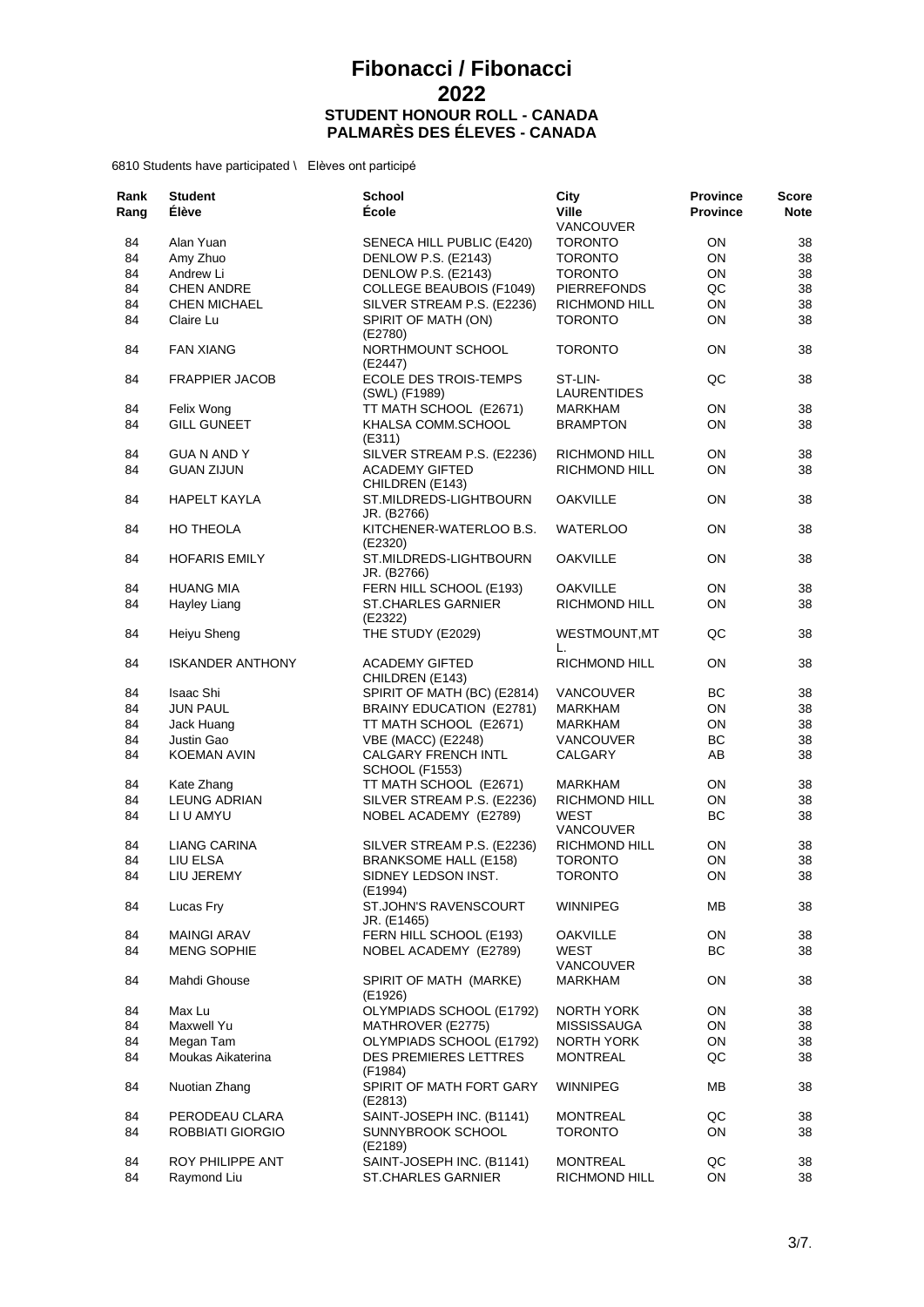| Rank<br>Rang | <b>Student</b><br><b>Élève</b> | <b>School</b><br>École                                  | City<br><b>Ville</b>       | <b>Province</b><br><b>Province</b> | <b>Score</b><br><b>Note</b> |
|--------------|--------------------------------|---------------------------------------------------------|----------------------------|------------------------------------|-----------------------------|
| 84           | Rex Wu                         | (E2322)<br><b>ST.CHARLES GARNIER</b><br>(E2322)         | RICHMOND HILL              | ON                                 | 38                          |
| 84           | Ryan Buzzin                    | GLEN SHIELDS P.S. (E253)                                | <b>CONCORD</b>             | ON                                 | 38                          |
| 84           | SEEBARAN VANESSA               | LORD KITCHENER E.S.<br>(E921)                           | VANCOUVER                  | ВC                                 | 38                          |
| 84           | Taj Patodia                    | SPIRIT OF MATH (MARKE)<br>(E1926)                       | MARKHAM                    | ON                                 | 38                          |
| 84           | WU ETHAN                       | ECOLE VAN WALLEGHEM<br>(E2515)                          | <b>WINNIPEG</b>            | ΜВ                                 | 38                          |
| 84           | <b>XU EMMIE</b>                | UNIONVILLE MONTESSORI<br>(E1805)                        | <b>UNIONVILLE</b>          | ON                                 | 38                          |
| 84           | YANG KAREN                     | SILVER STREAM P.S. (E2236)                              | RICHMOND HILL              | ON                                 | 38                          |
| 84           | ZHAO TIGER                     | OUR LADY PERPETUAL HELP<br>(E932)                       | <b>VANCOUVER</b>           | BC                                 | 38                          |
| 84           | <b>ZHENG HARLEY</b>            | ST.JOHN'S-KILMARNOCK<br>(B400)                          | <b>BRESLAU</b>             | ON                                 | 38                          |
| 84           | <b>ZHENG RANYA</b>             | NOBEL ACADEMY (E2789)                                   | WEST<br><b>VANCOUVER</b>   | BC                                 | 38                          |
| 84           | <b>ZHOU FELIX</b>              | SILVER STREAM P.S. (E2236)                              | RICHMOND HILL              | ON                                 | 38                          |
| 84           | Zixuan Zhou                    | HAPPY MATH L.C. (E2809)                                 | <b>WINNIPEG</b>            | ΜВ                                 | 38                          |
| 84           | jayden zhu                     | LPQ EDUCATION (E2774)                                   | WEST<br><b>VANCOUVER</b>   | BC                                 | 38                          |
| 140          | ARAKELYAN DAVID                | SPIRIT OF MATH VAUGHAN<br>(E2578)                       | <b>MARKHAM</b>             | ON                                 | 37                          |
| 140          | Aiden Oruc-Yilmaz              | SPIRIT OF MATH (BC) (E2814)                             | <b>VANCOUVER</b>           | BС                                 | 37                          |
| 140          | Aleeza Ahmed                   | FLORADALE P.S. (E2195)                                  | MISSISSAUGA                | ON                                 | 37                          |
| 140          | Andrew Li                      | GLEN SHIELDS P.S. (E253)                                | <b>CONCORD</b>             | ON                                 | 37                          |
| 140          | Arad Mansouri                  | GLEN SHIELDS P.S. (E253)                                | <b>CONCORD</b>             | ON                                 | 37                          |
| 140          | <b>BHOPLE GAURI</b>            | ABC MONTESSORI (E1918)                                  | <b>MISSISSAUGA</b>         | ON                                 | 37                          |
| 140          | <b>BIANCHI CHARLIZE</b>        | COUNTRY DAY SCHOOL                                      | <b>KING CITY</b>           | ON                                 | 37                          |
|              |                                | (E178)                                                  |                            |                                    |                             |
| 140          | <b>Brad Ara</b>                | CROSBY HEIGHTS P.S.<br>(E1333)                          | RICHMOND HILL              | ON                                 | 37                          |
| 140          | Brandon Lu                     | <b>ST.CHARLES GARNIER</b><br>(E2322)                    | RICHMOND HILL              | ON                                 | 37                          |
| 140          | <b>CHENG AUSTIN</b>            | COUNTRY DAY SCHOOL<br>(E178)                            | <b>KING CITY</b>           | ON                                 | 37                          |
| 140          | Chelsea Bai                    | SENECA HILL PUBLIC (E420)                               | <b>TORONTO</b>             | ON                                 | 37                          |
| 140          | <b>Cyrus Chow</b>              | SPIRIT OF MATH (ON)<br>(E2780)                          | <b>TORONTO</b>             | ON                                 | 37                          |
| 140          | <b>DING HILARY</b>             | THE BISHOP STRACHAN<br><b>SCHOOL. (E157)</b>            | <b>TORONTO</b>             | ON                                 | 37                          |
| 140          | DITOSTO SLOAN                  | NORTHMOUNT SCHOOL<br>(E2447)                            | <b>TORONTO</b>             | ON                                 | 37                          |
| 140          | Evelyn Zhou                    | DENLOW P.S. (E2143)                                     | <b>TORONTO</b>             | ON                                 | 37                          |
| 140          | <b>FOMENKO ALEXANDER</b>       | <b>ACADEMY GIFTED</b><br>CHILDREN (E143)                | RICHMOND HILL              | ON                                 | 37                          |
| 140          | <b>GARG AMAR</b>               | TOWN CTR MONTESSORI<br>(E497)                           | MARKHAM                    | ON                                 | 37                          |
| 140          | <b>GUERRER MARIUS</b>          | LOU MACNARIN SCHOOL<br>(E1458)                          | <b>DIEPPE</b>              | NB.                                | 37                          |
| 140          | <b>HANNA AISLING</b>           | <b>BRANKSOME HALL (E158)</b>                            | <b>TORONTO</b>             | ON                                 | 37                          |
| 140          | HU MAX                         | COUNTRY DAY SCHOOL                                      | <b>KING CITY</b>           | ON                                 | 37                          |
| 140          | Han Yao                        | (E178)<br>SPIRIT OF MATH (ON)                           | <b>TORONTO</b>             | ON                                 | 37                          |
| 140          | <b>JUNG KAI</b>                | (E2780)<br>SPIRIT OF MATH (NEWMARK)                     | RICHMOND HILL              | ON                                 | 37                          |
| 140          | Jaden Fu                       | (E2270)<br>SPIRIT OF MATH (ON)                          | <b>TORONTO</b>             | ON                                 | 37                          |
|              |                                | (E2780)                                                 |                            |                                    |                             |
| 140<br>140   | LALLO OLIVIA<br>LI RAYMOND     | SAINT-JOSEPH INC. (B1141)<br><b>BAYVIEW GLEN SCHOOL</b> | MONTREAL<br><b>TORONTO</b> | QC<br>ON                           | 37<br>37                    |
| 140          | LIU LYDIA                      | (E152)<br>ST.MILDREDS-LIGHTBOURN                        | <b>OAKVILLE</b>            | ON                                 | 37                          |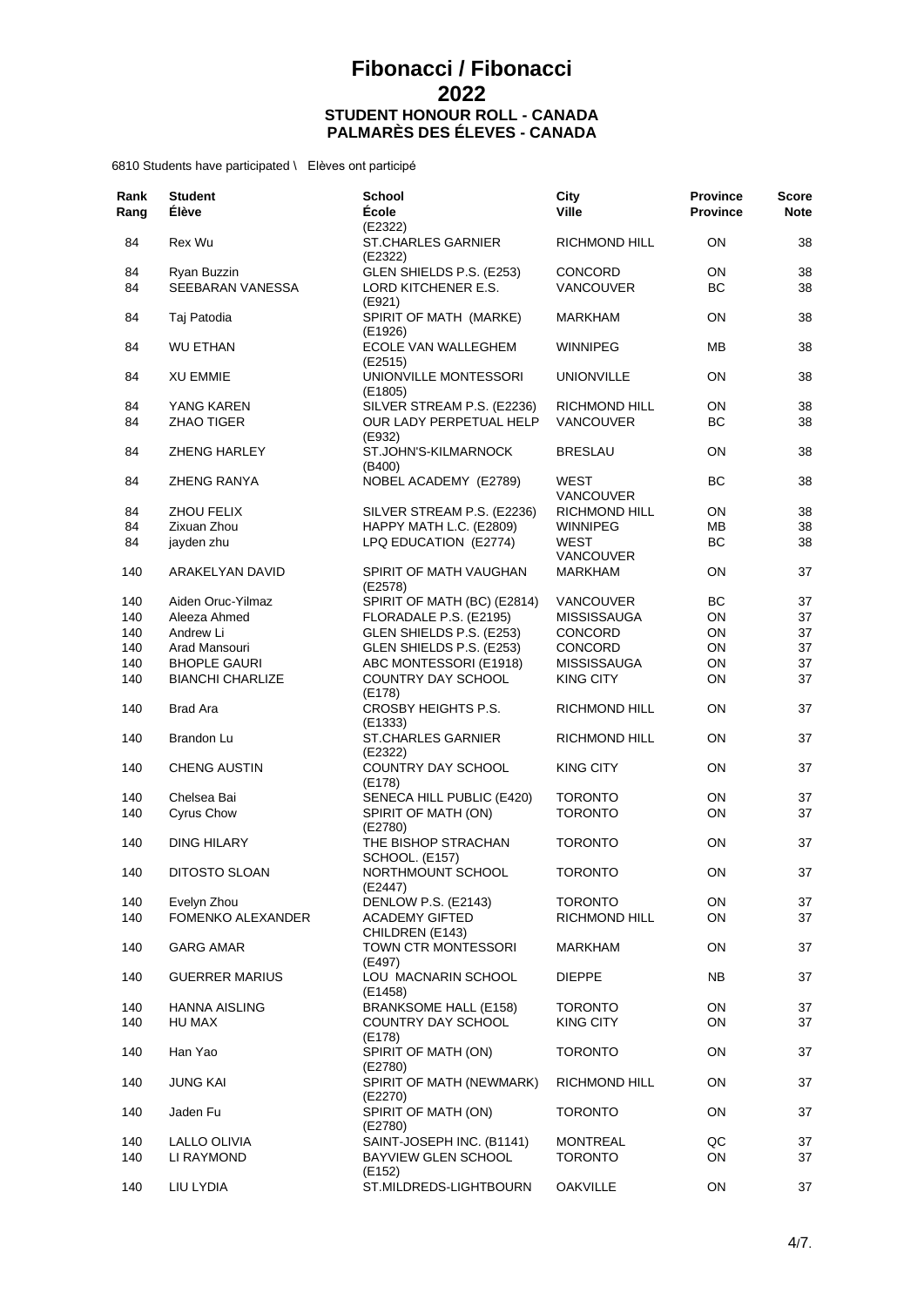| Rank<br>Rang | <b>Student</b><br><b>Élève</b> | <b>School</b><br><b>École</b>                      | City<br>Ville                 | <b>Province</b><br><b>Province</b> | <b>Score</b><br><b>Note</b> |
|--------------|--------------------------------|----------------------------------------------------|-------------------------------|------------------------------------|-----------------------------|
| 140          | LUO ANNABELLE                  | JR. (B2766)<br>PACIFIC CHRISTIAN E.S.<br>(E933)    | <b>VICTORIA</b>               | ВC                                 | 37                          |
| 140          | Lecheng Guo                    | OLYMPIADS SCHOOL (E1792)                           | <b>NORTH YORK</b>             | ON                                 | 37                          |
| 140          | Lucas Gao                      | CANADA CVC SERVICES<br>(E2778)                     | <b>SURREY</b>                 | ВC                                 | 37                          |
| 140          | Lucas Lisita                   | TORONTO MATH ACAD.<br>(E2072)                      | <b>AJAX</b>                   | ON                                 | 37                          |
| 140          | Luke Wang                      | TT MATH SCHOOL (E2671)                             | MARKHAM                       | ON                                 | 37                          |
| 140          | MEERVELD LOGAN                 | <b>HERITAGE CHRISTIAN (E259)</b>                   | <b>JORDAN</b>                 | ON                                 | 37                          |
|              |                                |                                                    | <b>STATION</b>                |                                    |                             |
| 140          | Madiha Hassan                  | <b>CENTRAL MONTESSORI</b><br><b>SCHOOL (E2153)</b> | <b>TORONTO</b>                | ON                                 | 37                          |
| 140          | Nirvan Saha                    | SPIRIT OF MATH (CENTRAL<br>TOR) (E2812)            | <b>TORONTO</b>                | ON                                 | 37                          |
| 140          | OMOTO JONATHAN                 | SIDNEY LEDSON INST.<br>(E1994)                     | <b>TORONTO</b>                | ON                                 | 37                          |
| 140          | PAALADINESH MYTHILI            | <b>BAYVIEW GLEN SCHOOL</b><br>(E152)               | <b>TORONTO</b>                | ON                                 | 37                          |
| 140          | QIN OWEN                       | NOBEL ACADEMY (E2789)                              | WEST<br><b>VANCOUVER</b>      | ВC                                 | 37                          |
| 140          | RADHAKRISHNAN ARI              | EDISON SCHOOL (E1561)                              | <b>OKOTOKS</b>                | AB                                 | 37                          |
| 140          | ROMANY JACOB                   | FERN HILL SCHOOL (E193)                            | <b>OAKVILLE</b>               | ON                                 | 37                          |
| 140          | Rababdeep Gill                 | KHALSA SCHOOL OYR                                  | <b>SURREY</b>                 | BC                                 | 37                          |
| 140          | Rishiraj Bose                  | (E2454)<br>SENECA HILL PUBLIC (E420)               | <b>TORONTO</b>                | ON                                 | 37                          |
| 140          | Rosy Peng                      | SPIRIT OF MATH (BC) (E2814)                        | VANCOUVER                     | BС                                 | 37                          |
| 140          | SANDHU AGAM                    | KHALSA COMM.SCHOOL                                 | <b>BRAMPTON</b>               | ON                                 | 37                          |
|              |                                | (E311)                                             |                               |                                    |                             |
| 140          | SATHIYAMOORTHY AHILAN          | KITCHENER-WATERLOO B.S.<br>(E2320)                 | WATERLOO                      | ON                                 | 37                          |
| 140          | <b>SHAH MISHTI</b>             | ABC MONTESSORI (E1918)                             | <b>MISSISSAUGA</b>            | ON                                 | 37                          |
| 140          | <b>SHEN HAI</b>                | SPIRIT OF MATH (NEWMARK)<br>(E2270)                | RICHMOND HILL                 | ON                                 | 37                          |
| 140          | <b>SHI PHYLLIS</b>             | <b>ACADEMY GIFTED</b><br>CHILDREN (E143)           | RICHMOND HILL                 | ON                                 | 37                          |
| 140          | Sarah He                       | SENECA HILL PUBLIC (E420)                          | <b>TORONTO</b>                | ON                                 | 37                          |
| 140          | Sayan Vasanthamalan            | OLYMPIADS SCHOOL (E1792)                           | NORTH YORK                    | ON                                 | 37                          |
| 140          | <b>TANG JEFFREY</b>            | UNIONVILLE MONTESSORI<br>(E1805)                   | <b>UNIONVILLE</b>             | ON                                 | 37                          |
| 140          | THANGAMANI AKHIL               | ABC MONTESSORI (E1918)                             | <b>MISSISSAUGA</b>            | ON                                 | 37                          |
| 140          | <b>TRAVERSY ELIOTT</b>         | <b>ECOLE DES TROIS-TEMPS</b><br>(SWL) (F1989)      | ST-LIN-<br><b>LAURENTIDES</b> | QC                                 | 37                          |
| 140          | WA N G LEON                    | <b>COLLEGE BEAUBOIS (F1049)</b>                    | <b>PIERREFONDS</b>            | QC                                 | 37                          |
| 140          | WANG ALICE                     | <b>ACADEMY GIFTED</b><br>CHILDREN (E143)           | RICHMOND HILL                 | ON.                                | 37                          |
| 140          | WANG COCO                      | JESSIE WOWK E.S. (E1427)                           | <b>RICHMOND</b>               | <b>BC</b>                          | 37                          |
| 140          | <b>WANG LUCAS</b>              | <b>ACADEMY GIFTED</b><br>CHILDREN (E143)           | RICHMOND HILL                 | ON                                 | 37                          |
| 140          | YABUT GABRIELA                 | ABC MONTESSORI (E1918)                             | <b>MISSISSAUGA</b>            | ON                                 | 37                          |
| 140          | YU YUHAO                       | SPIRIT OF MATH VAUGHAN<br>(E2578)                  | <b>MARKHAM</b>                | ON.                                | 37                          |
| 140          | Yuven Renghen                  | ST.JOHN'S RAVENSCOURT<br>JR. (E1465)               | <b>WINNIPEG</b>               | ΜВ                                 | 37                          |
| 140          | <b>ZHANG FELIX</b>             | <b>ACADEMIE MARIE-CLAIRE</b><br>(B1888)            | KIRKLAND                      | QC                                 | 37                          |
| 140          | allen niu                      | LPQ EDUCATION (E2774)                              | WEST<br>VANCOUVER             | ВC                                 | 37                          |
| 140          | caleb tan                      | LPQ EDUCATION (E2774)                              | WEST<br>VANCOUVER             | ВC                                 | 37                          |
| 202          | ALUVILA GEORGE                 | SPIRIT OF MATH (MISSW)<br>(E1799)                  | MISSISSAUGA                   | ON                                 | 36                          |
| 202          | ANGARAN DANIEL                 | SPIRIT OF MATH (MARKE)<br>(E1926)                  | MARKHAM                       | ON                                 | 36                          |
| 202          | <b>ARIF FARHAN</b>             | <b>TORONTO MONTESSORI</b>                          | RICHMOND HILL                 | ON                                 | 36                          |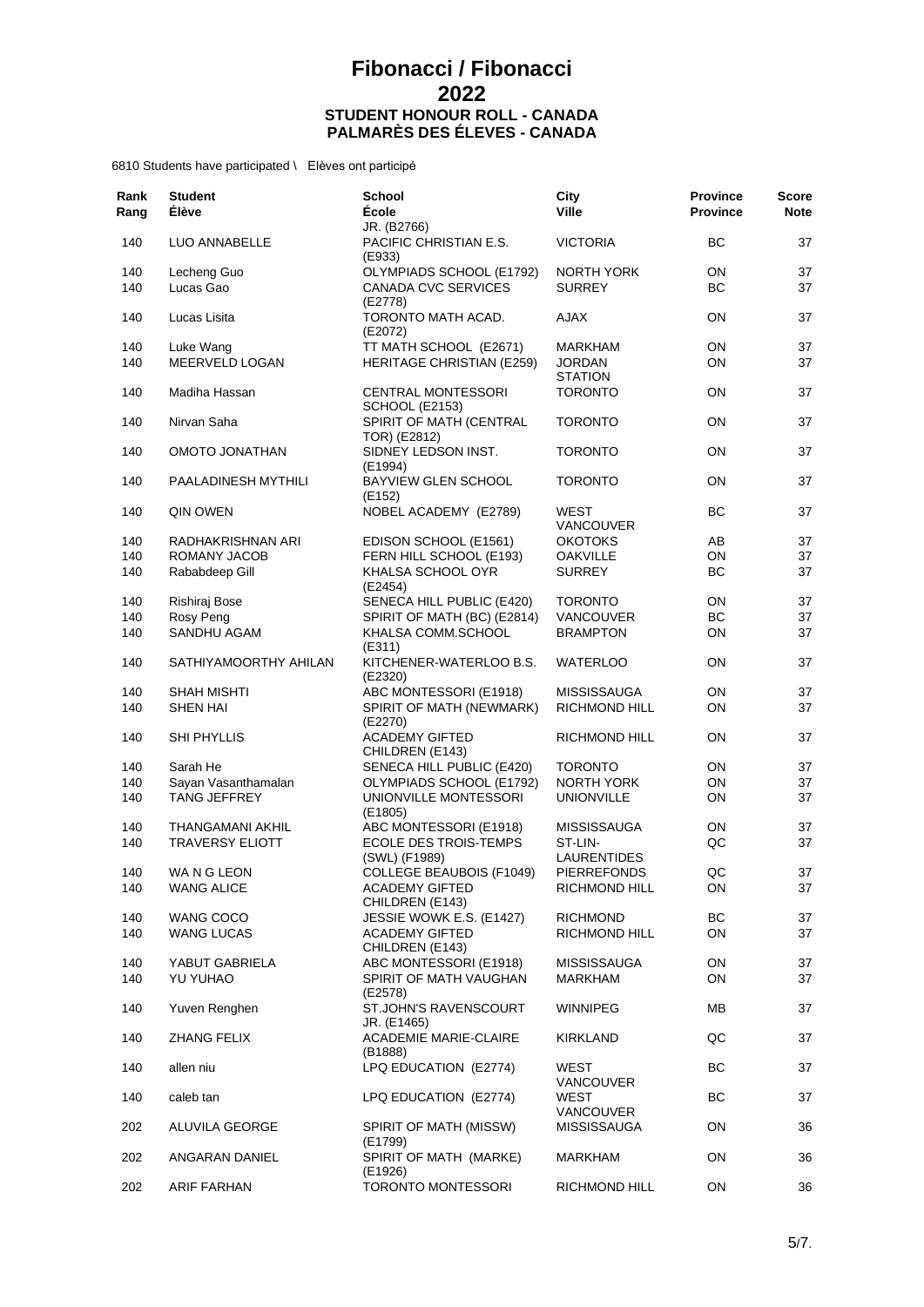| Rank<br>Rang | <b>Student</b><br>Élève | <b>School</b><br>École                       | City<br><b>Ville</b>            | <b>Province</b><br><b>Province</b> | Score<br><b>Note</b> |
|--------------|-------------------------|----------------------------------------------|---------------------------------|------------------------------------|----------------------|
| 202          | Abhijay Polala          | (E436)<br>SPIRIT OF MATH (MARKE)<br>(E1926)  | <b>MARKHAM</b>                  | ON                                 | 36                   |
| 202          | Albert Liu              | MATHROVER (E2775)                            | MISSISSAUGA                     | ON                                 | 36                   |
| 202          | Albert Meng             | DENLOW P.S. (E2143)                          | <b>TORONTO</b>                  | ON                                 | 36                   |
| 202          | Alvin Zhang             | MATHROVER (E2775)                            | <b>MISSISSAUGA</b>              | ON                                 | 36                   |
| 202          | Ayesha Zafar            | FLORADALE P.S. (E2195)                       | <b>MISSISSAUGA</b>              | ON                                 | 36                   |
| 202          | <b>BANBURY WILLIAM</b>  | KITCHENER-WATERLOO B.S.                      | <b>WATERLOO</b>                 | ON                                 | 36                   |
| 202          | <b>Bheem Bhalla</b>     | (E2320)<br>CROSBY HEIGHTS P.S.<br>(E1333)    | RICHMOND HILL                   | ON                                 | 36                   |
| 202          | Bushra Khan             | FLORADALE P.S. (E2195)                       | <b>MISSISSAUGA</b>              | ON                                 | 36                   |
| 202          | <b>CHENG JAMES</b>      | SILVER STREAM P.S. (E2236)                   | RICHMOND HILL                   | ON                                 | 36                   |
| 202          | <b>CHOW NATHAN</b>      | FERN HILL SCHOOL (E193)                      | <b>OAKVILLE</b>                 | ON                                 | 36                   |
| 202          |                         |                                              |                                 |                                    |                      |
| 202          | Carson Li<br>Chloe Kwon | TT MATH SCHOOL (E2671)<br>ST.CHARLES GARNIER | MARKHAM<br>RICHMOND HILL        | ON<br>ON                           | 36<br>36             |
| 202          | DAVIS CHARLIE           | (E2322)<br>COUNTRY DAY SCHOOL                | <b>KING CITY</b>                | ON                                 | 36                   |
| 202          | <b>DHILLON RAMNEEK</b>  | (E178)<br>KHALSA COMM.SCHOOL                 | <b>BRAMPTON</b>                 | ON                                 | 36                   |
| 202          | DHILLON SONAM           | (E311)<br>KHALSA COMM.SCHOOL                 | <b>BRAMPTON</b>                 | ON                                 | 36                   |
| 202          | DHRUVE KHUSHAAN         | (E311)<br>ST.MAURICE SCHOOL (E501)           | <b>WINNIPEG</b>                 | ΜВ                                 | 36                   |
|              |                         |                                              |                                 |                                    |                      |
| 202          | Derek Ge                | OLYMPIADS SCHOOL (E1792)                     | NORTH YORK                      | ON                                 | 36                   |
| 202          | Derek Ge                | CROSBY HEIGHTS P.S.<br>(E1333)               | RICHMOND HILL                   | ON                                 | 36                   |
| 202          | Dima Gabriel            | ECOLE LALANDE (F1081)                        | <b>ROXBORO</b>                  | QC                                 | 36                   |
| 202          | Ethan Cao               | OLYMPIADS SCHOOL (E1792)                     | NORTH YORK                      | ON                                 | 36                   |
| 202          | Ethan Yu                | TT MATH SCHOOL (E2671)                       | MARKHAM                         | ON                                 | 36                   |
| 202          | <b>FENG RYAN</b>        | ROBOKIDS (B2827)                             | <b>RICHMOND</b>                 | BC                                 | 36                   |
| 202          | <b>FILLION MIKAEL</b>   | L'ECOLE L'EAU-VIVE (F2397)                   | QUEBEC                          | QC                                 | 36                   |
| 202          | <b>FURTUNA MARIA</b>    | <b>ACADEMIE MARIE-CLAIRE</b><br>(B1888)      | <b>KIRKLAND</b>                 | QC                                 | 36                   |
| 202          | HO JASON                | BRAINY EDUCATION (E2781)                     | MARKHAM                         | ON                                 | 36                   |
| 202          | <b>HOLLEMANS JARED</b>  | <b>HERITAGE CHRISTIAN (E259)</b>             | <b>JORDAN</b><br><b>STATION</b> | ON                                 | 36                   |
|              | HU ALEX                 |                                              |                                 | BС                                 |                      |
| 202          |                         | DIAMOND SCHOOL (E2792)                       | <b>SURREY</b>                   |                                    | 36                   |
| 202          | <b>HUANG DANIEL</b>     | SILVER STREAM P.S. (E2236)                   | RICHMOND HILL                   | ON                                 | 36                   |
| 202          | Hanyao Wu               | THE STUDY (E2029)                            | WESTMOUNT, MT<br>L.             | QC                                 | 36                   |
| 202          | Isabella Jin            | SPIRIT OF MATH (ON)<br>(E2780)               | <b>TORONTO</b>                  | ON                                 | 36                   |
| 202          | JANJUA HADIA            | SPIRIT OF MATH (MISSW)<br>(E1799)            | MISSISSAUGA                     | ON                                 | 36                   |
| 202          | <b>JIFIN MARIA</b>      | ABC MONTESSORI (E1918)                       | MISSISSAUGA                     | ON                                 | 36                   |
| 202          | JJ Li                   | IRWIN PARK E.S. (E2770)                      | WEST                            | ВC                                 | 36                   |
| 202          | <b>JOHAR HARJAP</b>     | SPIRIT OF MATH (MISSW)                       | VANCOUVER<br>MISSISSAUGA        | ON.                                | 36                   |
|              |                         | (E1799)                                      |                                 |                                    |                      |
| 202          | <b>JUNUSSOV SASHA</b>   | OUR LADY PERPETUAL HELP<br>(E932)            | <b>VANCOUVER</b>                | BС                                 | 36                   |
| 202          | Jenny Lin               | MATHROVER (E2775)                            | MISSISSAUGA                     | ON.                                | 36                   |
| 202          | KAPOOR KOHANA           | SPIRIT OF MATH DON MILLS<br>(E1946)          | <b>TORONTO</b>                  | ON                                 | 36                   |
| 202          | KHAYAL OWN              | OLIVE GROVE SCHOOL<br>(E2003)                | MISSISSAUGA                     | ON                                 | 36                   |
| 202          | KIM YEGEON              | SACRED HEART ELEM.<br>(E946)                 | DELTA                           | ВC                                 | 36                   |
| 202          | LE MINH                 | <b>ACADEMY GIFTED</b><br>CHILDREN (E143)     | RICHMOND HILL                   | ON                                 | 36                   |
| 202          | LI ALEX                 | UNIONVILLE MONTESSORI<br>(E1805)             | <b>UNIONVILLE</b>               | ON                                 | 36                   |
| 202          | LING KARINA             | SILVER STREAM P.S. (E2236)                   | RICHMOND HILL                   | ON                                 | 36                   |